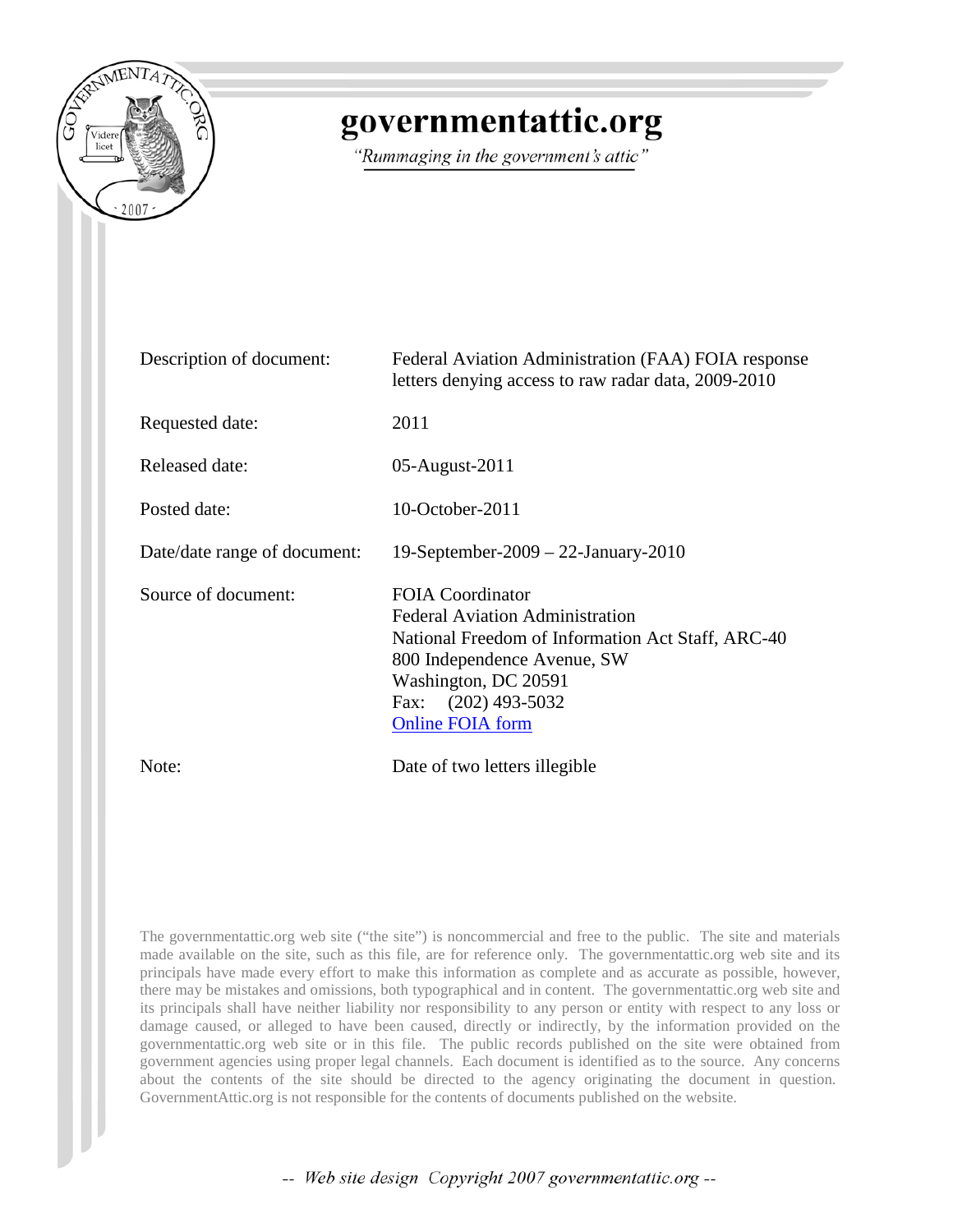

AUG - 5 **<sup>2011</sup>**

Assistant Administrator for Regions and Center Operations

800 Independence Avenue, SW Washington, DC 20591

## Re: Freedom of Information Act (FOIA) 2010-003775

This letter is in response to your FOIA request to the Federal Aviation Administration (FAA) for records within the FOIA office that describe the policy of refusing to release radar data in response to FOIA requests. You also asked for letters responding to requesters that deny access to radar data stipulating that if that portion of the request was burdensome, we could limit the request to the first item only.

Please be advised that all records located in response to the first item of your request were provided to you by the FAA's Air Traffic Organization in their response to FOIA 2010-004656.

For the second item of your request, the FAA releases processed radar in response to FOIA requests on a daily basis. The agency has denied requests for raw radar. A search of the agency's FOIA request database shows five instances where raw radar has been withheld and where the replies have not reached the records destruction date.

I am enclosing those five replies with the names and addresses of the requesters redacted. This information has been redacted and is being withheld from disclosure under Exemption 6 of the FOIA. Exemption 6 of the FOIA protects information that pertains to an individual "the disclosure of which would constitute a clearly unwarranted invasion of personal privacy." 5 U.S.C. 552(b)(6). When applying Exemption 6, the FAA weighs the privacy interest of an individual against any public interest in the records. In the case of the redacted information, I find that there is no public interest in the identities or the home addresses of these requesters.

If you owe fees for the processing of this request, an invoice containing the amount due and payment instructions will be enclosed.

The undersigned is responsible for this partial denial. You may request reconsideration of this determination by writing the Assistant Administrator for Regions and Center Operations, Federal Aviation Administration, 800 Independence Avenue. SW, Washington, DC, 20591.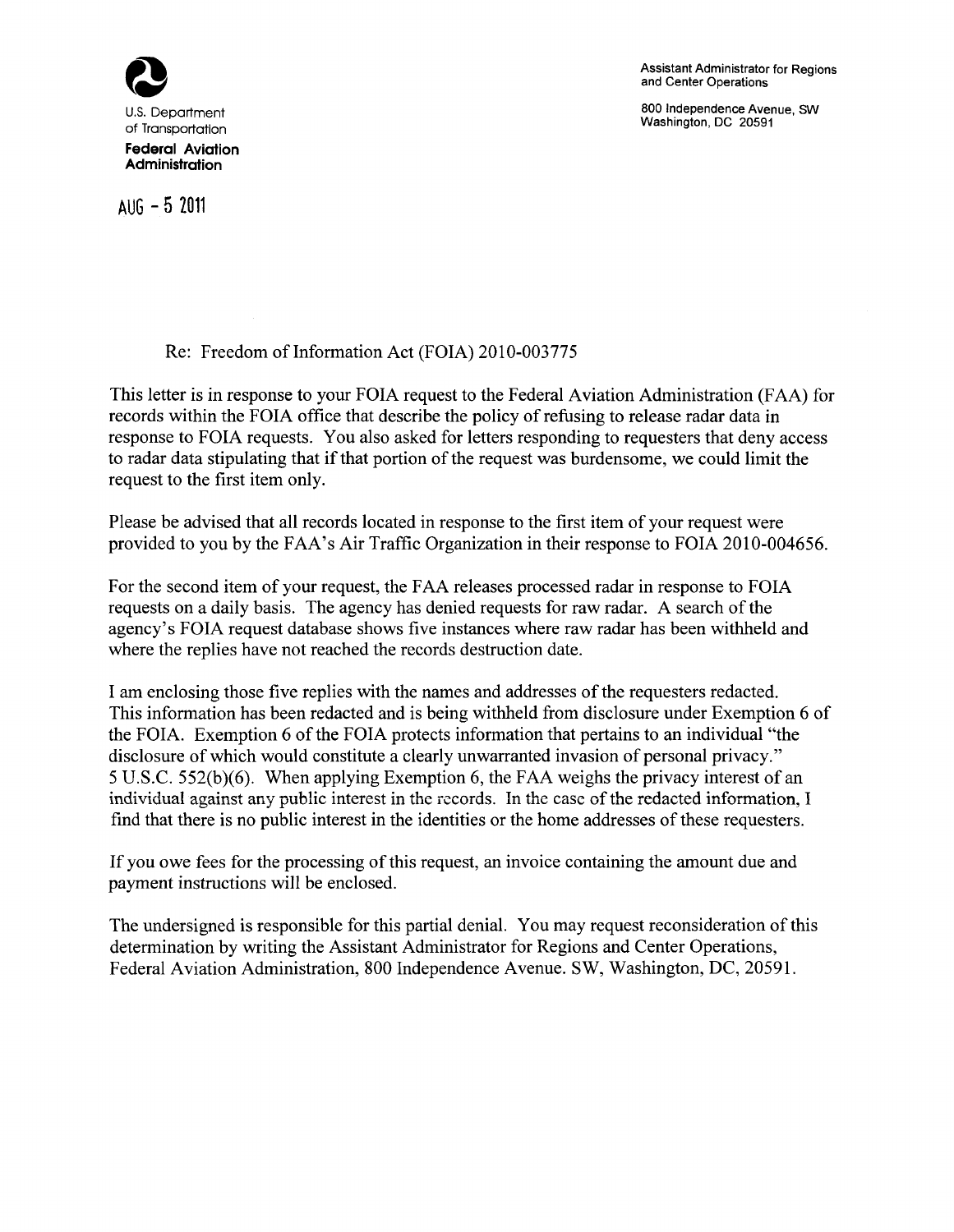Your request for reconsideration must be made in writing within 30 days from the date of receipt of this letter and must include all information and arguments relied upon. Your letter must state that it is an appeal from the above-described denial of a request made under the FOIA. The envelope containing the appeal should be marked "FOIA."

Sincerely,

 $\sum$ Douglas C. Taylor, Ph.D. Director of Administration

Enclosure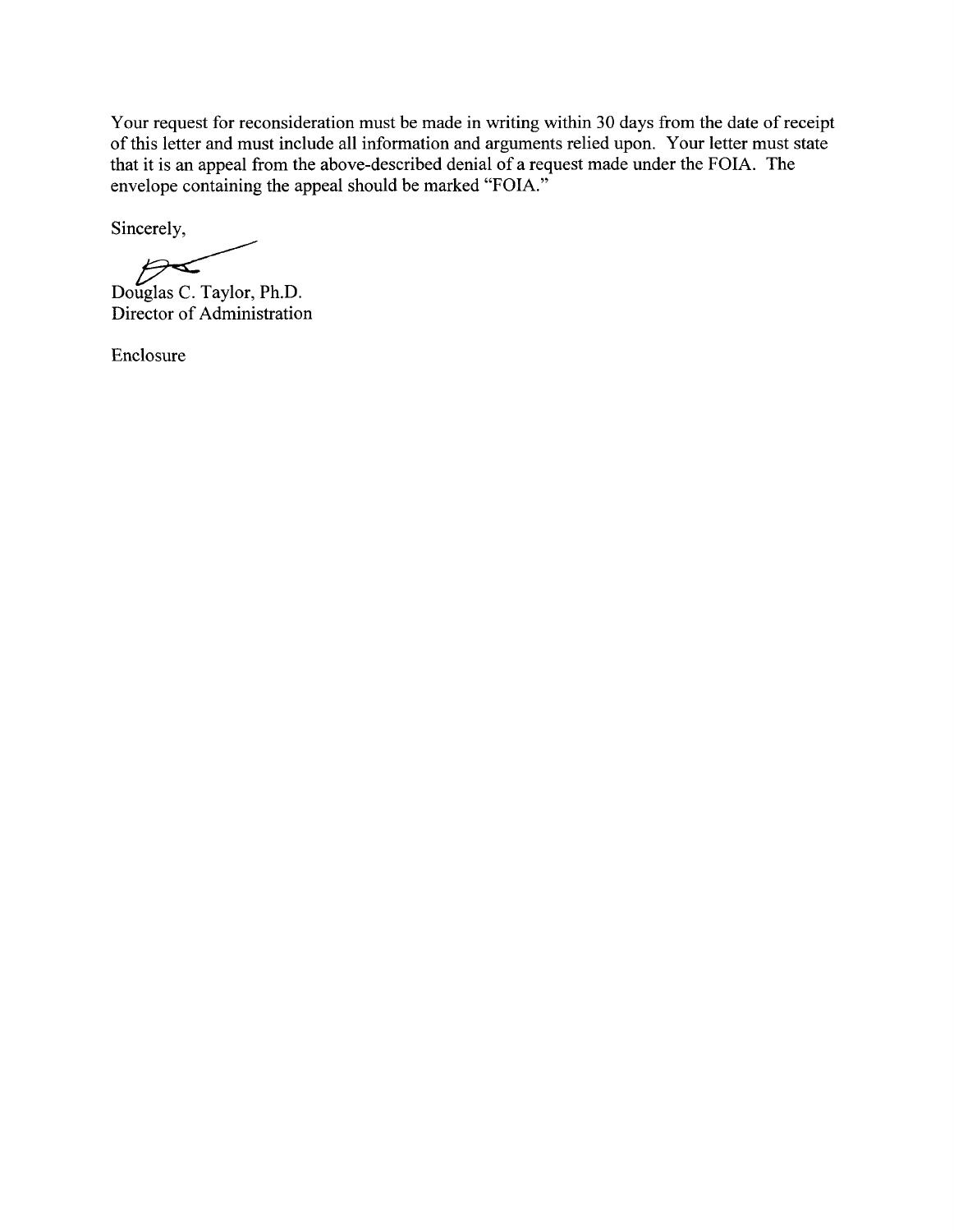

..

-- ........

of Transportation Federal Aviation Administration

u S. CJepartment 2601 Meacham Blvd. Southwest Region Arkansas, Louisiana. New Mexico. Oklahoma, Texas

Fort Worth, TX 76137-000

# **JAN 22 2010**

#### CERTIFfED MAIL--RETURN RECEIPT REQUESTED

 $Mr.$ 

Dear Mr.

Subject: Freedom of information Act (FOJA) Request Number 2010-001461

This is in response to your letter dated December 10, 2009, requesting central Missouri radar data from the Federal Aviation Administration (FAA) flight operations on November 30. 2009 and all active FAA air route traffic control antennas covering the Wheatland, Missouri. area.

We are enclosing antenna data tor the Springfield-Branson Regional. Missouri. Airpon Traffic Control Tower (ATCT). There are no fees associated with your request.

Regarding the request for radar returns and antenna heights, the records have been retrieved and reviewed. It has been determined that these records will be withheld from disclosure under Exemption 2 of the FOIA. Title 5 U .S.C. 552(b)(2) protects internal data. the disclosure of which would risk circumvention of a statute or agency regulations. or impede the effectiveness of an agency's activities. The data is considered critical infrastructure and the release of which could cause harm to the security ofthe national airspace.

Mr. Konstantine Nezer. Jr.. Director. ATO Central Service Center. and the undersigned arc the officials responsible for the above described partial denial determination. You may request an administrative review of the partial denial determination by writing to the Assistant Administrator for Regions and Center Operations, Federal Aviation Administration National Headquarters. 800 Independence Avenue. SW. Washington. DC 20591.

Your request must be in writing within 30 calendar days from the date of receipt of the partial denial determination. and must include all information and arguments relied upon. Your letter must state that it is an appeal from a partial denial determination of a request made under the FOIA. The envelope containing the appeal should be marked "FOIA.

# ONCERRENCES  ${\rm \log n}$  . The system \ IS'JCiark  $\alpha \times$  . It was not when  $\kappa$ **MSTeam** (iKasso III, FING SYNIKA  $\Delta \text{IV-}$ l 5. G $\text{N}_\text{UV}$ '.'''< ''"ft AKin 0. 7iNG 85 MBOL.<br>MU-0. K Ngizer प्राय रक  $#$ 7/19/c  $\overline{D}$  and  $\overline{C}$  . •."f  $t$   $\rightarrow$   $t$   $\rightarrow$   $t$

 $\pi$  in  $\pi$  since  $\pi$  $\sum_{i=1}^{n}$ ----- ; ''·' *..;;:;* 

 $400$ 

I I

 $\sqrt{N}$  $\pi$  ,  $\pi$  ,  $\pi$  ,  $\pi$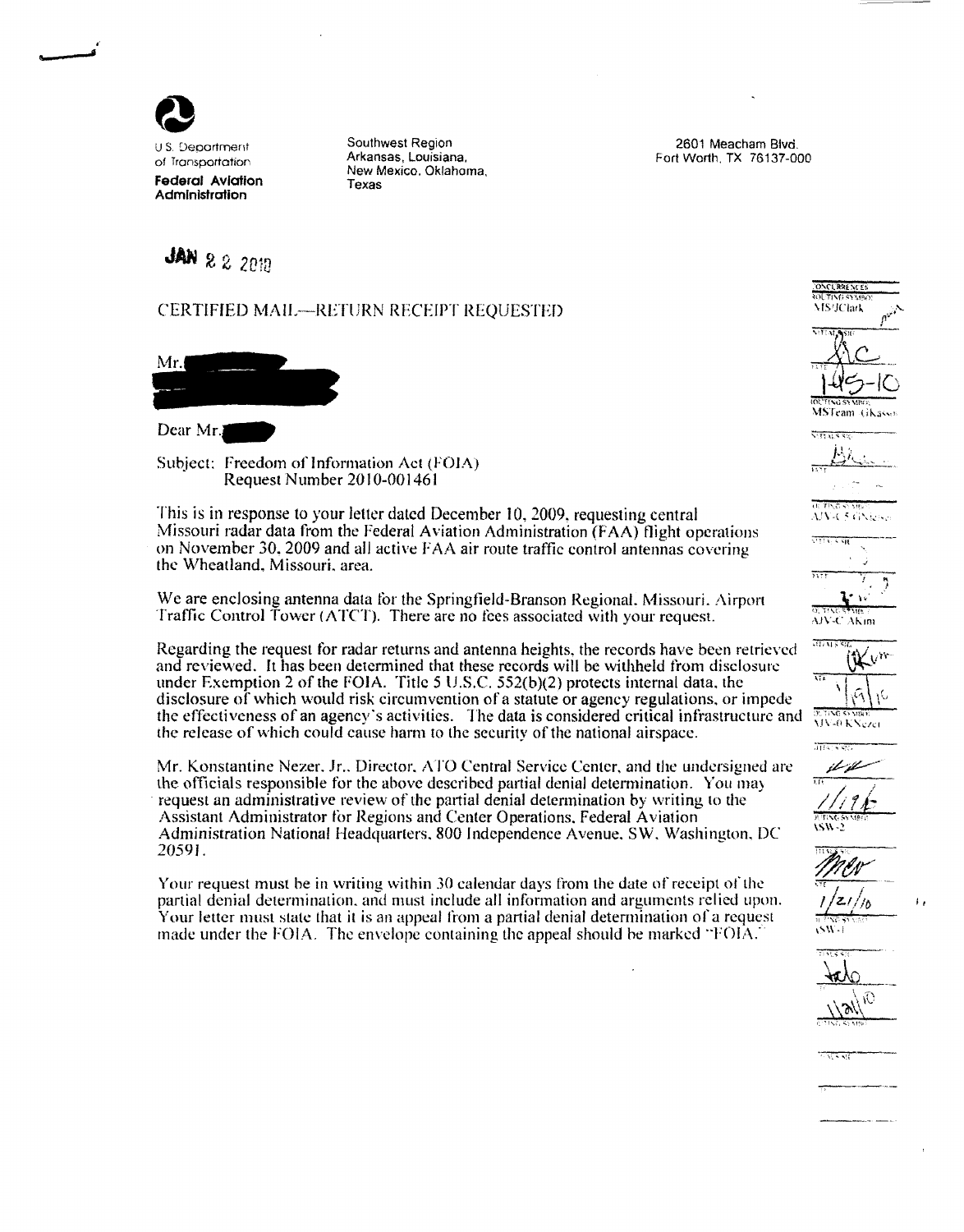Your request has been assigned FOIA Number 2010-001461. Please refer to that number in any further correspondence concerning this matter. If you have any questions regarding this rcqucsL : nu may call .lean Clark. Administrative Services Group. ATO Central Service Center, at 817-222-4945.

Sincerely.

 $\bigg)$ 

Original Signed by TERESA A BRUNER

Teresa A. Bruner Regional Administrator. Southwest Region

Enclosure:

 $\sim$ 

cc:  $(w/\sigma)$  enclosure). Kansas City ARTCC Springfield. MO ATCT

AJVC52:JClark:jc:x4945:01/15/2010:N:MGTSUP/FOIA/201000146-partialdenial.doc

 $\sim$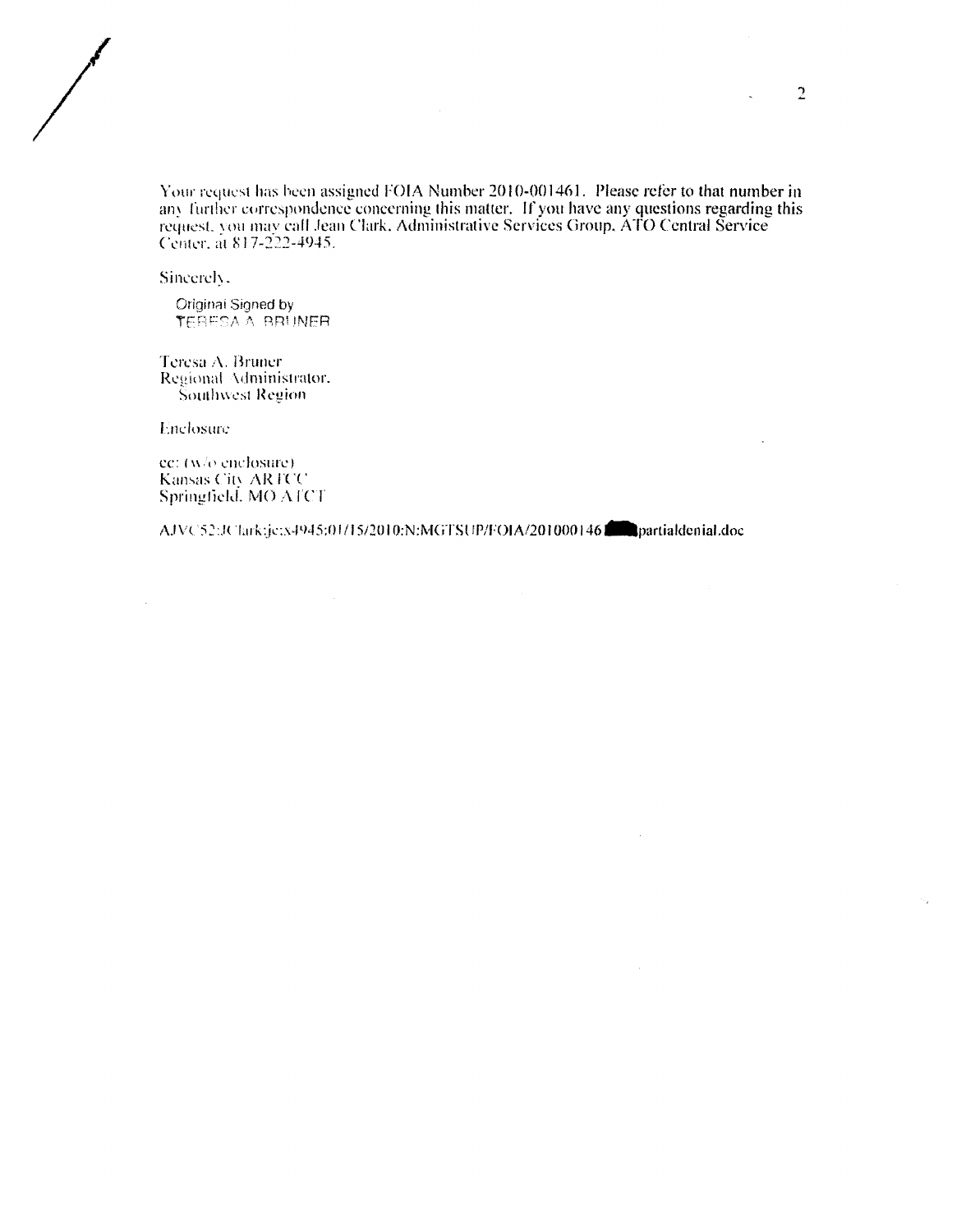

U.S. Deportment of Transportation Federal Aviation **Administration** 

Southwest Region Arkansas, Louisiana, New Mexico. Oklahoma. Texas

2601 Meacham Blvd. Fort Worth, TX 76137-0000

| CERTIFIED MAIL-RETURN RECEIPT REQUESTED                                                                                                                                                                                                                                              | <b>ONCERRENCES</b><br><b>ROUTLING SYNTHON</b>                         |
|--------------------------------------------------------------------------------------------------------------------------------------------------------------------------------------------------------------------------------------------------------------------------------------|-----------------------------------------------------------------------|
| Ms.                                                                                                                                                                                                                                                                                  | MS/IClark                                                             |
|                                                                                                                                                                                                                                                                                      | <b>NITEALS SHIP</b>                                                   |
| Dear Ms.                                                                                                                                                                                                                                                                             | 2211                                                                  |
| Subject: Freedom of Information Act (FOIA)<br>Request Number 2010-001687                                                                                                                                                                                                             | <b>ROUTING SYMBOL</b><br><b>MSTeam /GKassor</b><br><b>INFRALS SIG</b> |
| This is in response to your letter dated December 21, 2009, requesting radar data for the<br>St. Louis, Missouri, area for December 15, 2009.                                                                                                                                        | <b>1411</b>                                                           |
| ROUTING SYMBOL<br>Regarding your request for radar returns, the records have been retrieved and reviewed. It                                                                                                                                                                         |                                                                       |
| has been determined that these records will be withheld from disclosure under Exemption 2<br>of the FOIA. Title 5 U.S.C. 552(b)(2) protects internal data, the disclosure of which would<br>risk circumvention of a statute or agency regulations, or impede the effectiveness of an | $\overline{\text{NTHA} \times \text{NE}}$<br>DAIL                     |
| agency's activities. The data is considered critical infrastructure and the release of which<br>could cause harm to the security of the national airspace.                                                                                                                           |                                                                       |
| There are no fees associated with your request.                                                                                                                                                                                                                                      | <b>ROUTING SYMIEGE</b><br>AJV-C/AKim                                  |
| Mr. Konstantine Nezer, Jr., Director, ATO Central Service Center, and the undersigned are                                                                                                                                                                                            | <b>NITIALS SHE</b>                                                    |
| the officials responsible for the above described denial determination. You may request an<br>administrative review of the denial determination by writing to the Assistant Administrator                                                                                            | $0.8\,\mathrm{tr}$                                                    |
| for Regions and Center Operations. Federal Aviation Administration National Headquarters,<br>800 Independence Avenue, SW, Washington, DC 20591.                                                                                                                                      | ROLITING SYMBOL<br>AJV-0/KNezer                                       |
| Your request must be in writing within 30 calendar days from the date of receipt of the                                                                                                                                                                                              | INTERNATION                                                           |
| denial determination, and must include all information and arguments relied upon. Your<br>letter must state that it is an appeal from a denial determination of a request made under the                                                                                             | $\overline{\text{DATE}}$                                              |
| FOIA. The envelope containing the appeal should be marked "FOIA."                                                                                                                                                                                                                    | ROUTING SYMBOL<br>$ASW-2$                                             |
| Your request has been assigned FOIA Number 2010-001687. Please refer to that number in                                                                                                                                                                                               | <b>NITIALS SRE</b>                                                    |
| any further correspondence concerning this matter. If you have any questions regarding this<br>request, you may call Jean Clark, Administrative Services Group, ATO Central Service<br>Center, at 817-222-4945.                                                                      | DATE                                                                  |
| Sincerely.                                                                                                                                                                                                                                                                           | <b>ROUTING SYMBOL</b><br>ASW-1                                        |
| mer sa Griasá Iny<br><b>TO SEA ARTITE</b>                                                                                                                                                                                                                                            | <b>INEBALS/SIG</b>                                                    |
| Teresa A. Bruner                                                                                                                                                                                                                                                                     | mif                                                                   |
| Regional Administrator.<br>Southwest Region                                                                                                                                                                                                                                          | RUETING SYMBOL                                                        |
| ce: St. Louis TRACON                                                                                                                                                                                                                                                                 | NITALSSIG                                                             |
| AJVC52:JClark:je:x4945:01/15/2010:N:MGTSUP/FOIA/2010001687<br>denial.doc                                                                                                                                                                                                             | DATE                                                                  |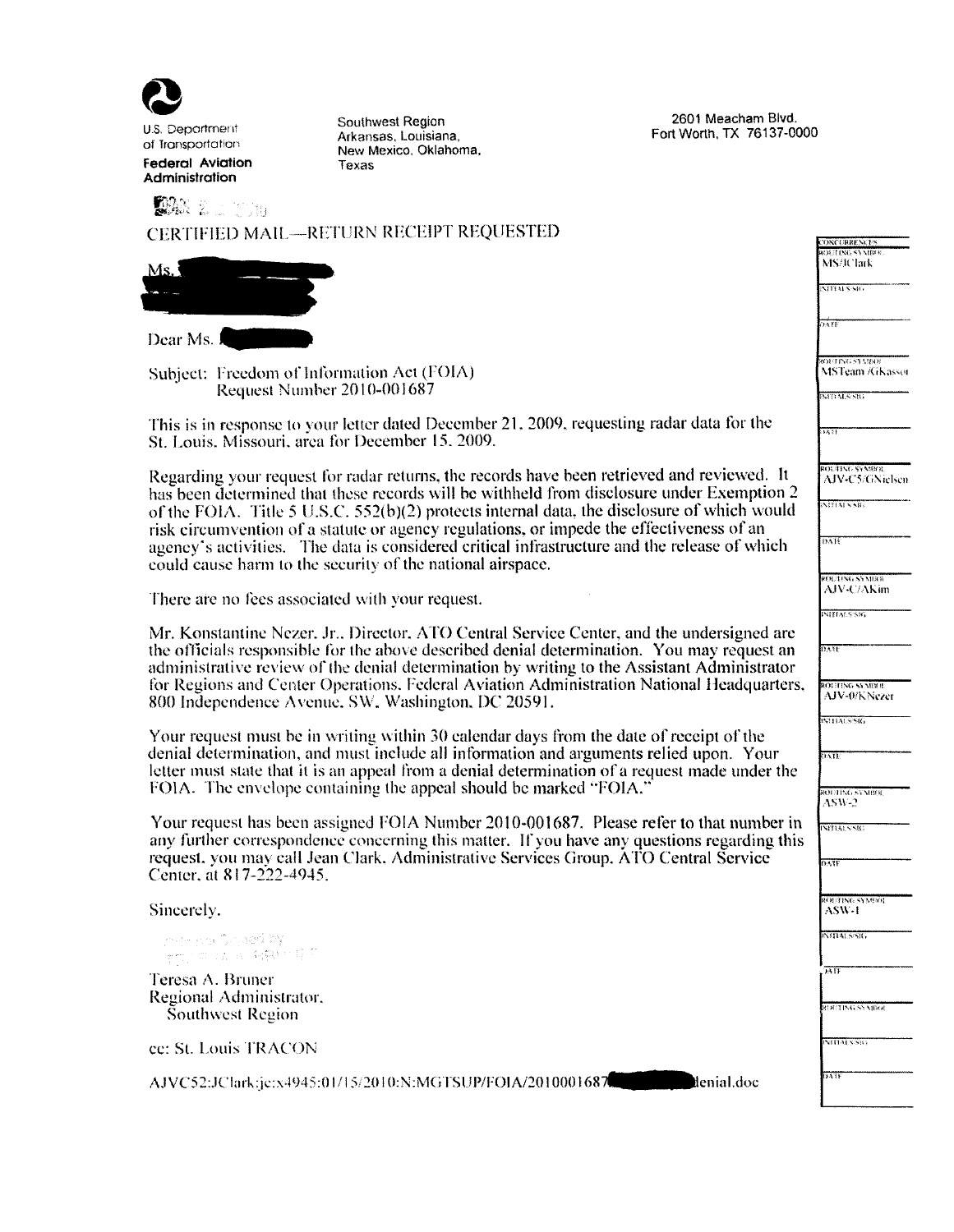

Southwest Region Arkansas, Louisiana, New Mexico, Oklahoma, Texas

2601 Meacham Blvd. Fort Worth, TX 76137-0000

| <b>SEP 1 9 2003</b>                                                                                                                                                                           | <b>CONCURRENCES</b>                  |
|-----------------------------------------------------------------------------------------------------------------------------------------------------------------------------------------------|--------------------------------------|
|                                                                                                                                                                                               | ROUTING SYMBOL<br>MS/JClark          |
| CERTIFIED MAIL-RETURN RECEIPT REQUESTED                                                                                                                                                       | INITIALS/SIG                         |
|                                                                                                                                                                                               | DATE                                 |
| Mr.                                                                                                                                                                                           | ROUTING SYMBOL                       |
|                                                                                                                                                                                               | MSTeam /GK                           |
| Dear Mr.                                                                                                                                                                                      | <b>INITIALS/SIC</b>                  |
|                                                                                                                                                                                               | <b>DATE</b>                          |
| Subject: Freedom of Information Act (FOIA)<br>Request Number 2009-006494                                                                                                                      | <b>ROUTING SYMBOL</b>                |
| This is in response to your letter dated August 15, 2009, requesting copies of certain radar                                                                                                  | AJV-C5/GNie                          |
| data for $0100Z$ to $0400Z$ on August 4, 2009, for six radar installations in the Texas and                                                                                                   | INITIALS/SIG                         |
| Louisiana area.                                                                                                                                                                               | DATE                                 |
| A search was conducted at the appropriate air traffic facilities within the Central Service                                                                                                   | ROUTING SYMBOL                       |
| Area. We are enclosing one CD-ROM with radar data from the Houston Terminal Radar<br>Approach Control in Houston, Texas.                                                                      | AJV-C/AKim<br><b>INITIALS/SIG</b>    |
| The Enroute Radar Intelligence Tool (ERIT) data was located at the Houston Air Route                                                                                                          |                                      |
| Traffic Control Center. This data is being withheld from disclosure under Exemption 2 of                                                                                                      | DATE                                 |
| the FOIA. Title 5 U.S.C. 552(b)(2) protects internal data, the disclosure of which would risk<br>circumvention of a statute or agency regulations, or impede the effectiveness of an agency's | <b>ROUTING SYMBOL</b><br>AJV-0/KNezi |
| activities. The data is considered critical infrastructure and the release of which could cause<br>harm to the security of the national airspace.                                             | <b>INITIALS/SIG</b>                  |
|                                                                                                                                                                                               | <b>DATE</b>                          |
| The fees associated with your request total \$13.35 for the radar data.                                                                                                                       |                                      |
| Payment may be made by check or money order payable to the Federal Aviation<br>Administration. Please include your FOIA number on the bottom left-hand corner of your                         | ROUTING SYMBOL<br>$ASW-2$            |
| check. Your payment should be mailed to:                                                                                                                                                      | <b>INITIALS/SIG</b>                  |
| FAA/ATO Central Service Center                                                                                                                                                                | DATE                                 |
| ATTN: Lynda Parra, AJV-C52                                                                                                                                                                    |                                      |
| 2601 Meacham Blvd.                                                                                                                                                                            | ROUTING SYMBOL<br>ASW-1              |
| Fort Worth, TX 76137                                                                                                                                                                          | INITIALS/SIG                         |
| You can also make payment electronically through Pay.gov. A link from our FOIA web                                                                                                            | DATE                                 |
| page (www.faa.gov/foia/) will take you to a secure website where you can pay by e-check or<br>credit card. When you access the website, you will be asked to provide FOIA Web Payment         |                                      |
| ID 337517, your FOIA number, requester's name, and amount due.                                                                                                                                | <b>ROUTING SYMBOL</b>                |
|                                                                                                                                                                                               | INITIALS/SIG                         |
|                                                                                                                                                                                               | DATE                                 |
|                                                                                                                                                                                               |                                      |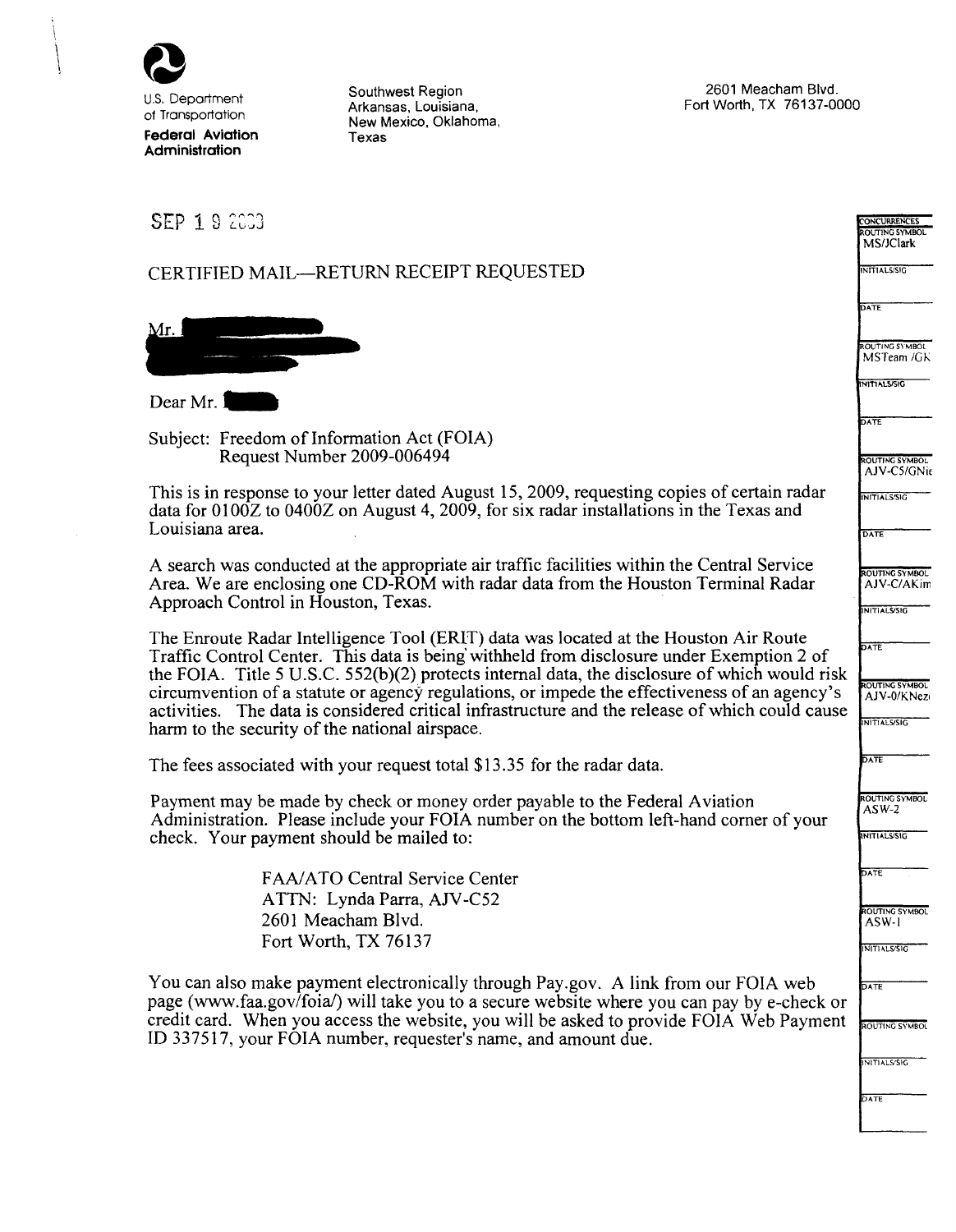Mr. Konstantine Nezer, Jr., Director, A TO Central Service Center, and the undersigned are the officials responsible for the above described partial denial determination. You may request an administrative review of the partial denial determination by writing to the Assistant Administrator for Regions and Center Operations, Federal Aviation Administration National Headquarters, 800 Independence Avenue, SW, Washington, DC 20591.

Your request must be in writing within 30 calendar days from the date of receipt of the partial denial determination, and must include all information and arguments relied upon. Your letter must state that it is an appeal from a partial denial determination of a request made under the FOIA. The envelope containing the appeal should be marked "FOIA."

Your request has been assigned FOIA Number 2009-006494. Please refer to that number in any further correspondence concerning this matter. If you have any questions regarding this request, you may call Jean Clark, Administrative Services Group, A TO Central Service Center, at 817-222-4945.

Sincerely,

Original Signed By: **Ichael C. O'Herra** 

Teresa A. Bruner Regional Administrator, Southwest Region

Enclosure

cc: (w/o enclosure) Houston TRACON Houston AR TCC Regions and Center Operations - Planning and Freedom of Information Act Staff, ARC-40

AJVC52:JClark:jc:x4945:09/16/2009:N:MGTSUP/FOIA/2009006494 partialdenial.doc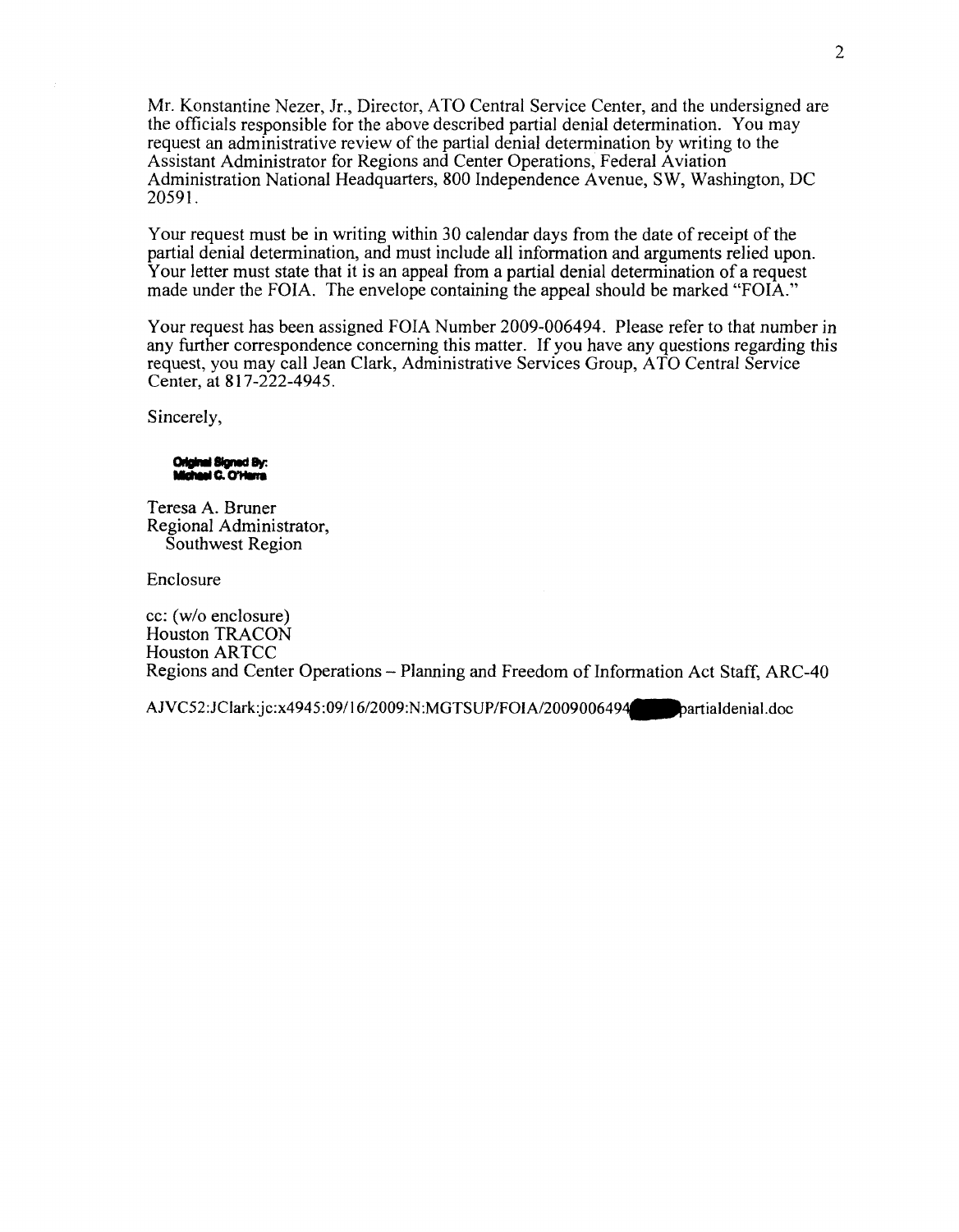

U.S. Department of Transportation **Federal Aviation Administration**  SEP 2 5 2009 Southwest Region Arkansas, Louisiana, New Mexico, Oklahoma, Texas

2601 Meacham Blvd Fort Worth, TX 76137

### CERTIFIED MAIL-RETURN RECEIPT REQUESTED

 $Mr.1$ 

Dear Mr.

Subject: Freedom of Information Act (FOIA) Request Number 2009-006761

This is in response to your letter dated September 2, 2009, requesting copies of certain radar data for 2300 Zulu on August 27, 2009, and 0330 Zulu on August 28, 2009, in the Kansas City, Missouri, area.

A search was conducted at the appropriate air traffic facilities within the Central Service Area. The En Route Radar Intelligence Tool (ERIT) data was located at the Kansas City <sup>~</sup> Air Route Traffic Control Center. This data is being withheld from disclosure under Exemption 2 of the FOIA. Title 5 U.S.C.  $552(b)(2)$  protects internal data, the disclosure of which would risk circumvention of a statute or agency regulations, or impede the effectiveness of an agency's activities. The data is considered critical infrastructure and the release of which could cause harm to the security of the national airspace.

Mr. Konstantine Nezer, Jr., Director, ATO Central Service Center, and the undersigned are the officials responsible for the above described denial determination. You may request an administrative review of the denial determination by writing to the Assistant Administrator for Regions and Center Operations, Federal Aviation Administration National Headquarters, 800 Independence Avenue, SW, Washington, DC 20591.  $|\boldsymbol{b}|$ 

Your request must be in writing within 30 calendar days from the date of receipt of the partial denial determination, and must include all information and arguments relied upon. Your letter must state that it is an appeal from a partial denial determination of a request made under the FOIA. The envelope containing the appeal should be marked "FOIA."

Your request has been assigned FOIA Number 2009-006761. Please refer to that number in any further correspondence concerning this matter. If you have any questions regarding this request, you may call Lettie Perez, Administrative Services Group, A TO Central Service Center, at 817-222-5564.

Sincerely,  $\sim$   $\sim$   $\sim$   $\sim$   $\sim$   $\sim$   $\sim$ TERESA A. ERUNER

Teresa A. Bruner Regional Administrator, Southwest Region

cc: Minneapolis Center/Kansas City Center/Kansas City Inti A TCT

AJVC52:LPerez:lp:x5564:09/21/2009:N:MGTSUP/FOIA/2009-6761 jenial exempt 2.doc

AJV-C/AKim IN111ALS/SIG ~  $\sim$  ry v OUTING SYMBOL AJV-C/KNezer **TITAL SISIG**  $\sigma$  or ASW-2

 $\mathbb{Z}$ 

AIV-C52/I Peres

ONCURRENCE **OUTDAG SYMPO** 

 $\mathcal{I}$ /  $\mathcal{I}$ 

AJV-C52/GKass **TITAL SISIC** 

ने/22/ $_{\rm O}$ ् **OUTING SYMBOL** AJV-C5/GNielse



ASW-1



INITIALS/SIG

ATE